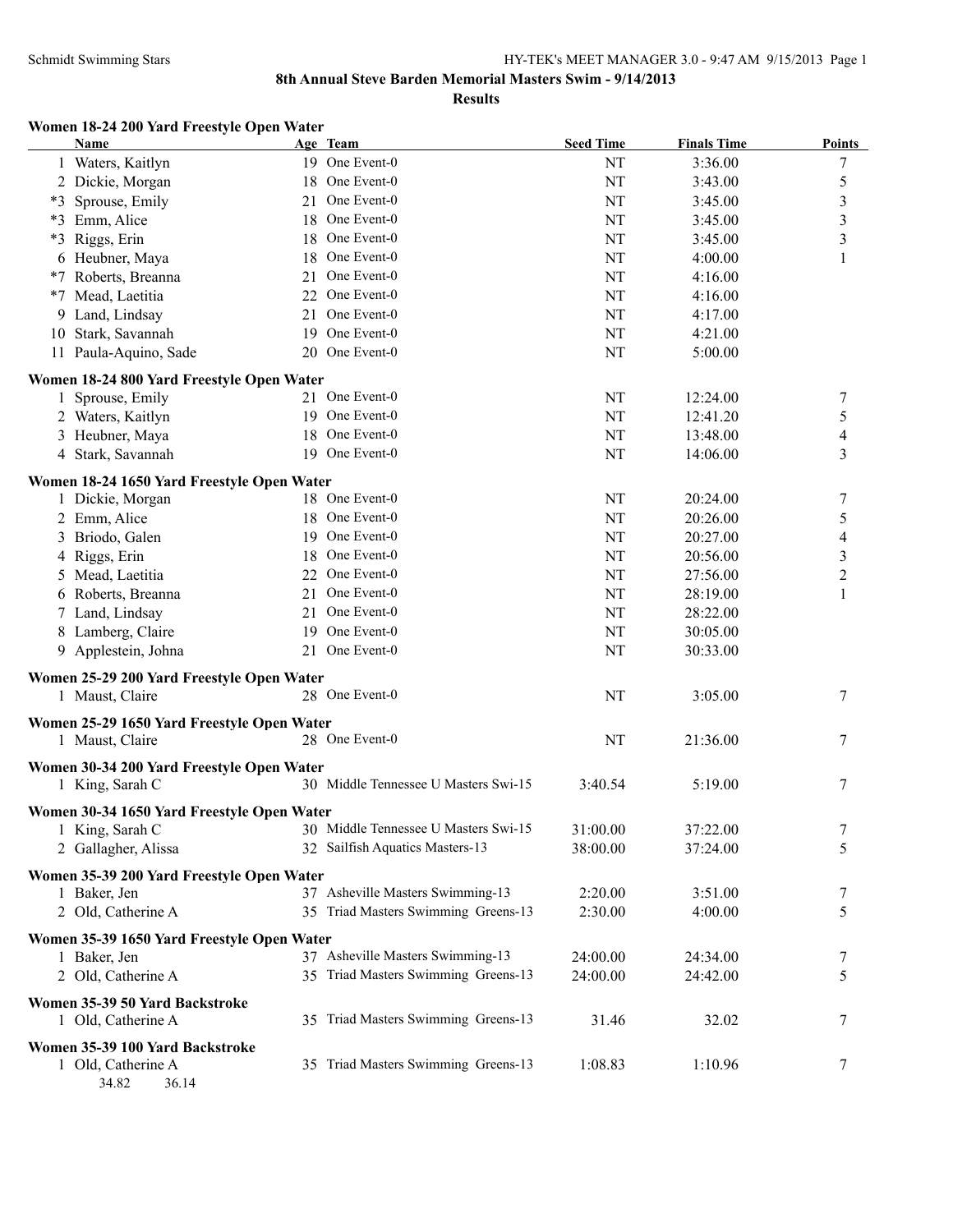**Results**

| Women 35-39 200 Yard Backstroke<br>1 Old, Catherine A<br>36.32<br>39.58<br>41.44 | 35 Triad Masters Swimming Greens-13<br>38.44                             | 2:33.74              | 2:35.78              | 7      |
|----------------------------------------------------------------------------------|--------------------------------------------------------------------------|----------------------|----------------------|--------|
|                                                                                  |                                                                          |                      |                      |        |
| Women 35-39 50 Yard Breaststroke<br>1 Baker, Jen                                 | 37 Asheville Masters Swimming-13                                         | 45.00                | 39.85                | 7      |
| <b>Women 35-39 100 Yard IM</b><br>1 Baker, Jen<br>36.58<br>40.07                 | 37 Asheville Masters Swimming-13                                         | 1:35.00              | 1:16.65              | 7      |
| Women 40-44 50 Yard Freestyle<br>1 Meyer, Heather C                              | 42 Unattached-0                                                          | 30.00                | 29.15                | 7      |
| Women 40-44 200 Yard Freestyle Open Water<br>1 Laxton, Marilyn                   | 43 North Carolina Masters Swimmin-13                                     | NT                   | 3:25.00              | 7      |
| Women 40-44 800 Yard Freestyle Open Water<br>1 Cleven, Detra R                   | 44 Barracuda Swim Club of Northea-15                                     | 12:00.00             | 11:38.00             | 7      |
| Women 40-44 1650 Yard Freestyle Open Water                                       |                                                                          |                      |                      |        |
| 1 Laxton, Marilyn<br>2 Dotten, Jami G                                            | 43 North Carolina Masters Swimmin-13<br>43 Unattached-0                  | 26:03.00<br>38:00.00 | 23:43.00<br>36:21.00 | 7<br>5 |
| Women 40-44 50 Yard Breaststroke<br>1 Meyer, Heather C                           | 42 Unattached-0                                                          | 38.00                | 38.47                | 7      |
| Women 40-44 200 Yard Breaststroke<br>1 Cleven, Detra R                           | 44 Barracuda Swim Club of Northea-15                                     | 3:01.88              | 2:54.15              | 7      |
| Women 40-44 50 Yard Butterfly<br>1 Meyer, Heather C                              | 42 Unattached-0                                                          | 39.00                | 33.78                | 7      |
| Women 40-44 200 Yard Butterfly<br>1 Cleven, Detra R<br>34.26<br>41.46<br>46.73   | 44 Barracuda Swim Club of Northea-15<br>46.84                            | 2:30.00              | 2:49.29              | 7      |
| <b>Women 40-44 400 Yard IM</b><br>1 Cleven, Detra R<br>35.40<br>41.40<br>46.85   | 44 Barracuda Swim Club of Northea-15<br>45.09<br>49.40<br>50.17<br>42.01 | 6:00.00<br>41.14     | 5:51.46              | 7      |
| Women 45-49 50 Yard Freestyle                                                    |                                                                          |                      |                      |        |
| 1 Wall, Janet E<br>--- McNerhany, Renee                                          | 45 SwimMAC Masters - Charlotte-13<br>48 Asheville Masters Swimming-13    | 33.91<br>1:10.00     | 32.15<br>DQ          | 7      |
| Women 45-49 100 Yard Freestyle<br>1 Wall, Janet E<br>33.62<br>37.31              | 45 SwimMAC Masters - Charlotte-13                                        | 1:11.74              | 1:10.93              | 7      |
| Women 45-49 200 Yard Freestyle Open Water<br>1 Duncan, Caroline                  | 49 One Event-0                                                           | 5:00.00              | 4:11.00              | 7      |
| Women 45-49 800 Yard Freestyle Open Water<br>1 Kramer, Adrienne                  | 47 Asheville Masters Swimming-13                                         | 16:00.00             | 14:38.00             | 7      |
| Women 45-49 1650 Yard Freestyle Open Water                                       |                                                                          |                      |                      |        |
| 1 White, Darci J                                                                 | 46 Sailfish Aquatics Masters-13                                          | 40:00.00             | 29:11.00             | 7      |
| 2 Duncan, Caroline                                                               | 49 One Event-0                                                           | 40:00.00             | 30:09.00             | 5      |
| 3 Short, Dawn M                                                                  | 47 Unattached-0                                                          | 45:00.00             | 44:49.00             | 4      |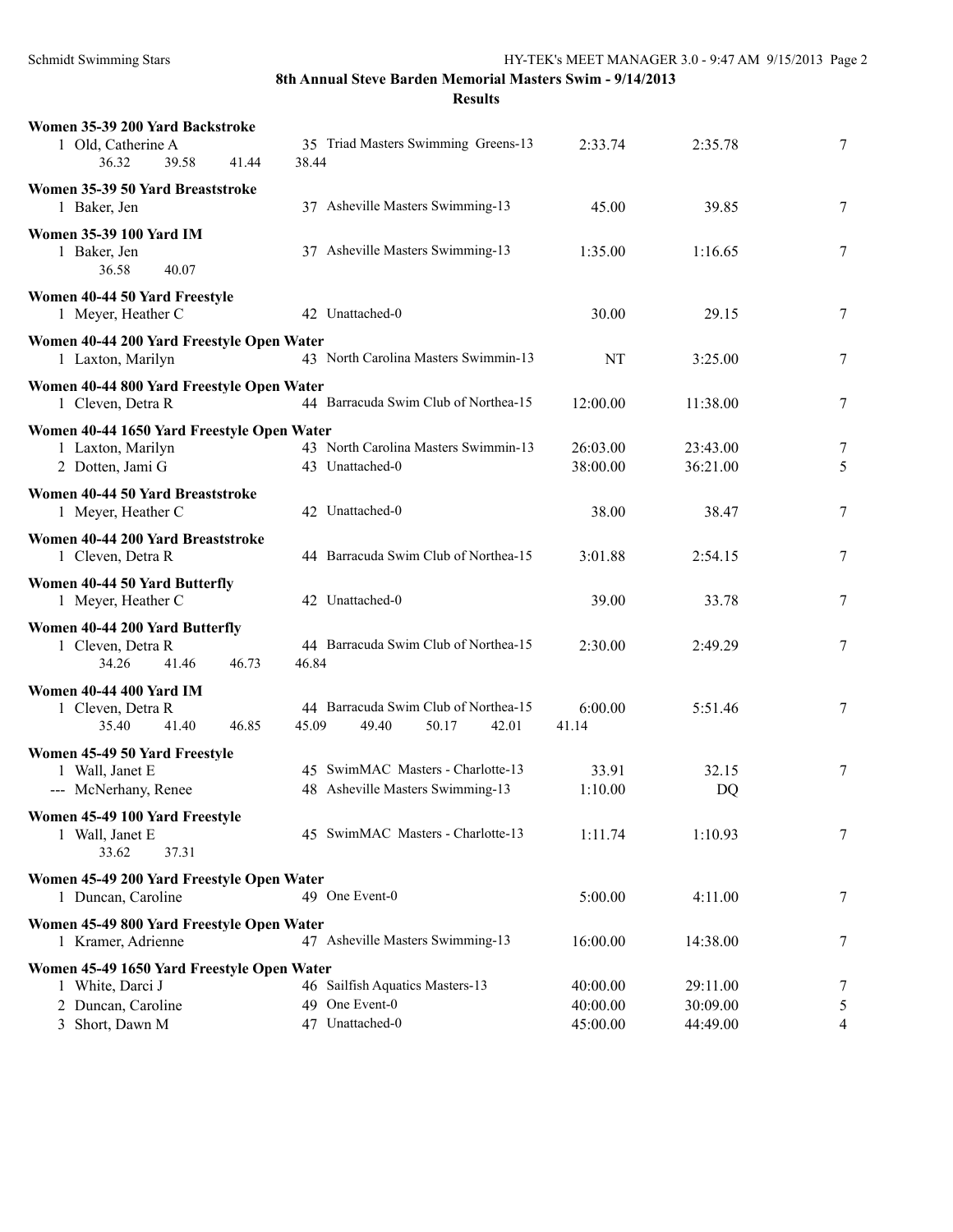| Women 45-49 50 Yard Backstroke<br>1 Wall, Janet E                                    | 45 SwimMAC Masters - Charlotte-13                                    | 41.46            | 39.95          | 7              |
|--------------------------------------------------------------------------------------|----------------------------------------------------------------------|------------------|----------------|----------------|
| Women 45-49 200 Yard Backstroke<br>1 Kramer, Adrienne<br>44.48<br>46.94<br>45.06     | 47 Asheville Masters Swimming-13<br>43.85                            | 3:00.00          | 3:00.33        | 7              |
| Women 45-49 50 Yard Butterfly<br>1 Wall, Janet E                                     | 45 SwimMAC Masters - Charlotte-13                                    | 38.11            | 38.65          | 7              |
| Women 45-49 200 Yard Butterfly<br>1 Kramer, Adrienne<br>50.36<br>45.37<br>49.35      | 47 Asheville Masters Swimming-13<br>48.86                            | 3:16.00          | 3:13.94        | 7              |
| <b>Women 45-49 100 Yard IM</b><br>1 Wall, Janet E                                    | 45 SwimMAC Masters - Charlotte-13                                    | 1:22.91          | 1:23.88        | 7              |
| <b>Women 45-49 400 Yard IM</b><br>1 Kramer, Adrienne<br>44.73<br>47.96<br>51.01      | 47 Asheville Masters Swimming-13<br>51.50<br>48.62<br>52.78<br>45.07 | 6:25.00<br>41.48 | 6:23.15        | 7              |
| Women 50-54 50 Yard Freestyle<br>1 Smith, Karen W<br>2 Kiebzak, Lisa                 | 52 O*H*I*O Masters Swim Club-18<br>50 Asheville Masters Swimming-13  | 45.13<br>38.00   | 34.29<br>42.19 | 7<br>5         |
| Women 50-54 100 Yard Freestyle<br>1 Smith, Karen W<br>37.75<br>40.00                 | 52 O*H*I*O Masters Swim Club-18                                      | 1:45.13          | 1:17.75        | 7              |
| Women 50-54 200 Yard Freestyle Open Water<br>1 Smith, Karen W                        | 52 O*H*I*O Masters Swim Club-18                                      | 5:00.10          | 4:00.00        | 7              |
| Women 50-54 50 Yard Backstroke<br>1 Smith, Karen W                                   | 52 O*H*I*O Masters Swim Club-18                                      | 1:00.13          | 41.21          | 7              |
| Women 55-59 50 Yard Freestyle<br>1 Volatile, Katherine                               | 57 One Event-0                                                       | 39.00            | 36.63          | 7              |
| Women 55-59 100 Yard Freestyle<br>1 DeMere, Susan D<br>31.90<br>34.66                | 57 Greenville Splash YMCA Masters-55                                 | 1:03.20          | 1:06.56        | 7              |
| 2 Volatile, Katherine<br>38.64<br>44.27                                              | 57 One Event-0                                                       | 1:20.00          | 1:22.91        | 5              |
| Women 55-59 200 Yard Freestyle<br>1 DeMere, Susan D                                  | 57 Greenville Splash YMCA Masters-55                                 | 2:22.20          | 2:24.08        | $\overline{7}$ |
| Women 55-59 50 Yard Backstroke<br>1 Burlingame, Sharon M                             | 56 Greater Knoxville Masters-15                                      | 36.50            | 38.34          | 7              |
| Women 55-59 100 Yard Backstroke<br>--- Burlingame, Sharon M<br>39.79<br>41.99        | 56 Greater Knoxville Masters-15                                      | 1:19.00          | DQ             |                |
| Women 55-59 200 Yard Backstroke<br>1 Burlingame, Sharon M<br>45.09<br>46.15<br>41.77 | 56 Greater Knoxville Masters-15<br>43.67                             | 2:56.00          | 2:56.68        | 7              |
| Women 55-59 50 Yard Breaststroke<br>1 Volatile, Katherine                            | 57 One Event-0                                                       | 50.00            | 48.51          | $\tau$         |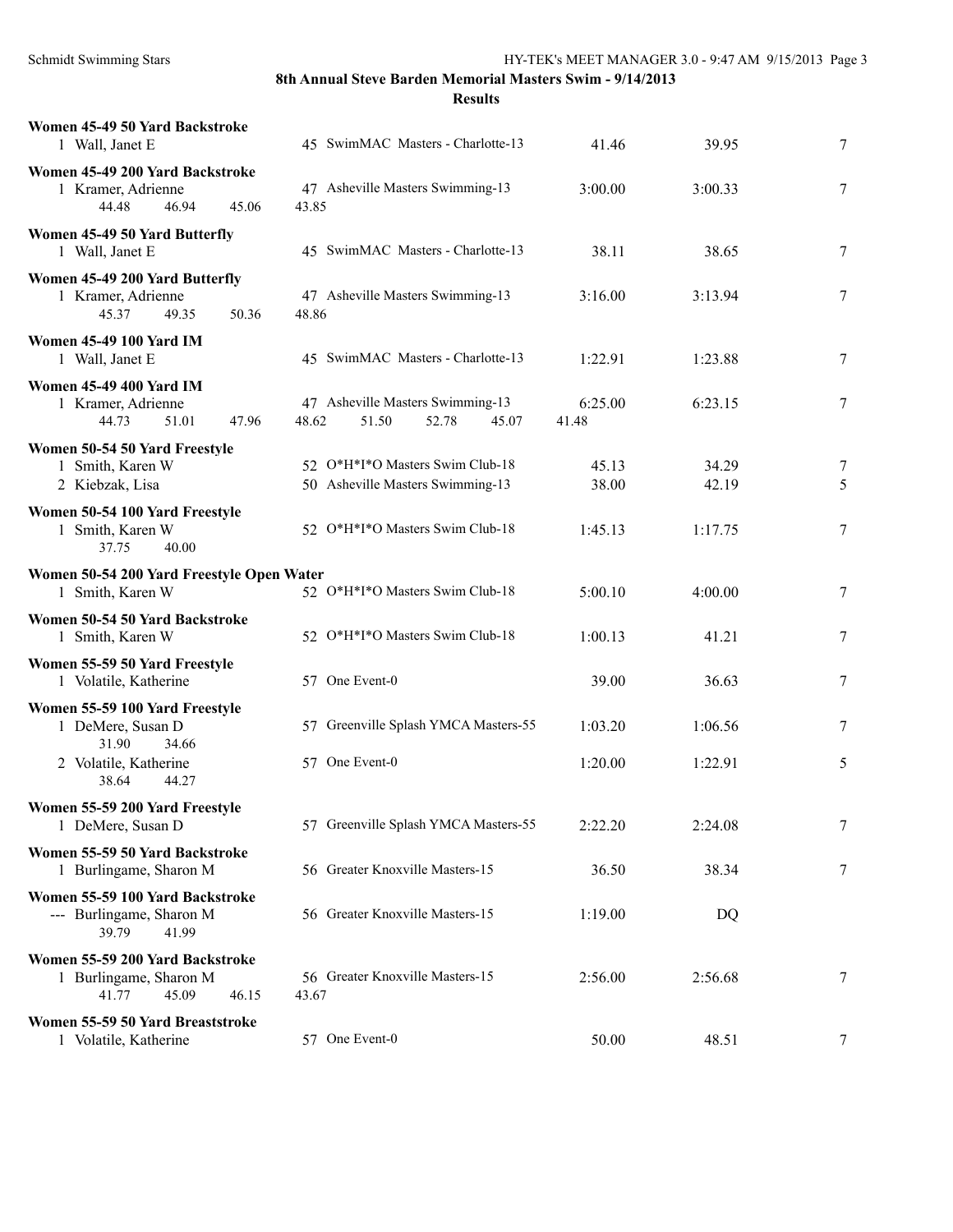| Women 55-59 200 Yard Butterfly<br>1 Burlingame, Sharon M<br>53.18<br>44.89<br>1:45.43                                | 56 Greater Knoxville Masters-15                                      | 3:30.00              | 3:23.50                                      | 7                                              |
|----------------------------------------------------------------------------------------------------------------------|----------------------------------------------------------------------|----------------------|----------------------------------------------|------------------------------------------------|
| <b>Women 55-59 100 Yard IM</b><br>1 DeMere, Susan D<br>35.06<br>40.98                                                | 57 Greenville Splash YMCA Masters-55                                 | 1:15.20              | 1:16.04                                      | 7                                              |
| Women 55-59 200 Yard IM<br>1 DeMere, Susan D                                                                         | 57 Greenville Splash YMCA Masters-55                                 | NT                   | 2:49.90                                      | 7                                              |
| <b>Women 55-59 400 Yard IM</b><br>1 Burlingame, Sharon M<br>44.02<br>53.07<br>48.78                                  | 56 Greater Knoxville Masters-15<br>47.83<br>52.97<br>52.55<br>43.96  | 6:40.00<br>40.26     | 6:23.44                                      | 7                                              |
| Men 18-24 50 Yard Freestyle<br>1 Smith, Ed B                                                                         | 24 One Event-0                                                       | 23.45                | 22.90                                        | $\tau$                                         |
| Men 18-24 200 Yard Freestyle Open Water<br>1 Hoffman, Nick<br>2 Clarke, Curran                                       | 18 One Event-0<br>19 One Event-0                                     | NT<br>NT             | 3:12.00<br>3:19.00                           | 7<br>$\mathfrak s$                             |
| 3 Jones, Davis<br>4 Capp, Stanley<br>5 Thompson, Oscar                                                               | 21 One Event-0<br>22 One Event-0<br>18 One Event-0                   | NT<br>NT<br>NT       | 3:27.00<br>3:45.00<br>4:00.00                | $\overline{4}$<br>$\sqrt{3}$<br>$\overline{2}$ |
| Men 18-24 800 Yard Freestyle Open Water<br>1 Soled, Jake<br>2 Thompson, Oscar                                        | 21 One Event-0<br>18 One Event-0                                     | NT<br>NT             | 12:41.00<br>15:16.00                         | $\tau$<br>5                                    |
| Men 18-24 1650 Yard Freestyle Open Water<br>1 Hoffman, Nick<br>2 Clarke, Curran<br>3 Capp, Stanley<br>4 Jones, Davis | 18 One Event-0<br>19 One Event-0<br>22 One Event-0<br>21 One Event-0 | NT<br>NT<br>NT<br>NT | 23:22.00<br>23:33.00<br>25:22.00<br>25:36.00 | $\tau$<br>$\mathfrak s$<br>$\overline{4}$<br>3 |
| Men 18-24 50 Yard Breaststroke<br>1 Smith, Ed B                                                                      | 24 One Event-0                                                       | 30.12                | 30.69                                        | 7                                              |
| Men 18-24 100 Yard Breaststroke<br>1 Smith, Ed B<br>31.17<br>34.63                                                   | 24 One Event-0                                                       | 1:02.84              | 1:05.80                                      | $\tau$                                         |
| Men 30-34 200 Yard Freestyle Open Water<br>1 Nguyen, Son                                                             | 33 Maine Masters Swim Club-2                                         | 2:59.99              | 3:35.00                                      | 7                                              |
| Men 30-34 800 Yard Freestyle Open Water<br>1 Nguyen, Son                                                             | 33 Maine Masters Swim Club-2                                         | 15:59.99             | 13:35.00                                     | 7                                              |
| Men 30-34 200 Yard Backstroke<br>1 Nguyen, Son<br>43.30<br>44.91<br>45.83                                            | 33 Maine Masters Swim Club-2<br>44.24                                | 2:59.99              | 2:58.28                                      | 7                                              |
| Men 30-34 100 Yard Breaststroke<br>1 Nguyen, Son<br>35.75<br>39.80                                                   | 33 Maine Masters Swim Club-2                                         | 1:19.99              | 1:15.55                                      | 7                                              |
| <b>Men 30-34 100 Yard IM</b><br>1 Nguyen, Son<br>34.53<br>35.22                                                      | 33 Maine Masters Swim Club-2                                         | 1:09.99              | 1:09.75                                      | 7                                              |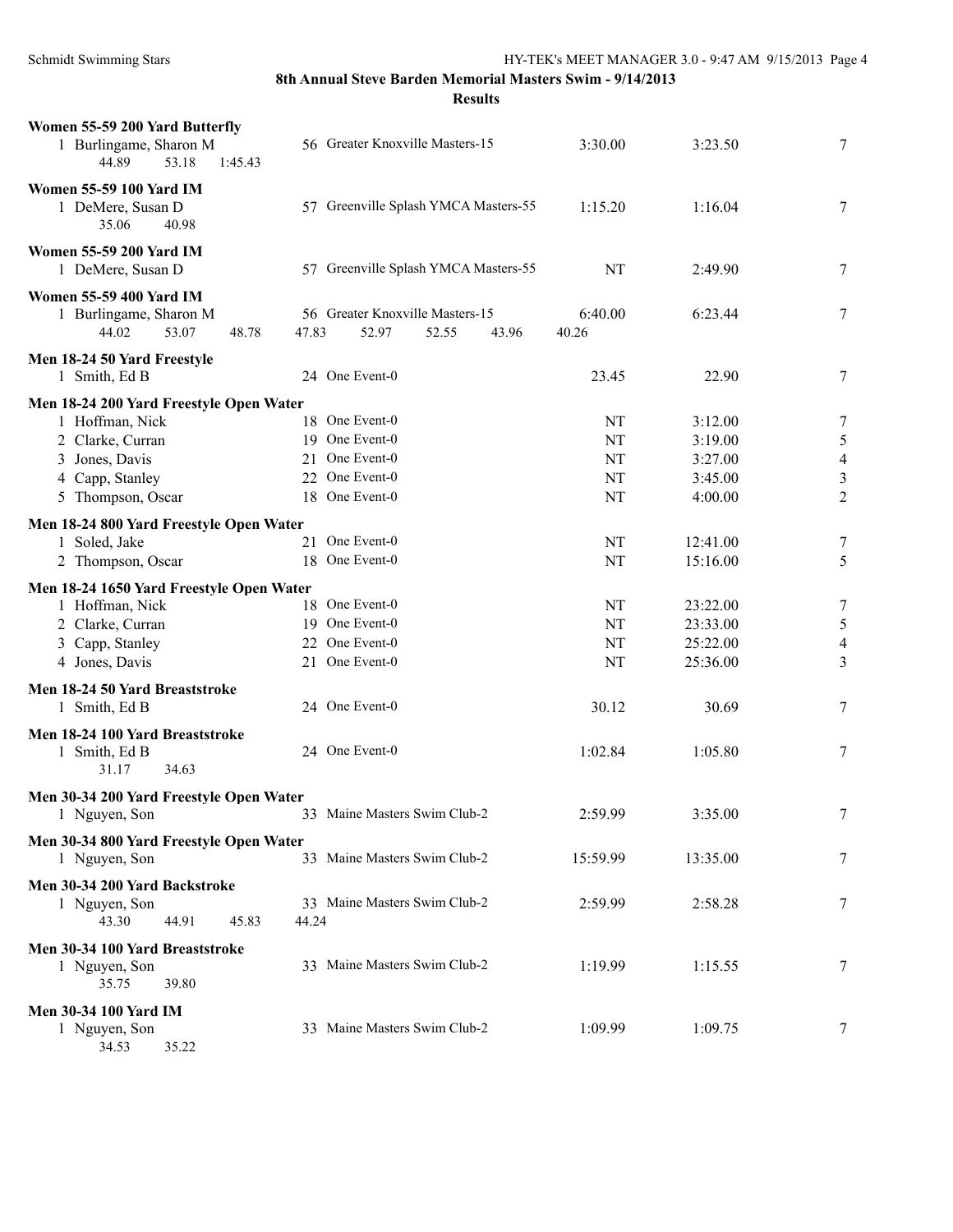| <b>Men 30-34 200 Yard IM</b><br>1 Nguyen, Son<br>35.70<br>46.61<br>46.46                         | 33 Maine Masters Swim Club-2<br>39.58                                    | 2:39.99              | 2:48.35              | 7      |
|--------------------------------------------------------------------------------------------------|--------------------------------------------------------------------------|----------------------|----------------------|--------|
| <b>Men 30-34 400 Yard IM</b><br>1 Nguyen, Son<br>38.10<br>36.10<br>45.71                         | 33 Maine Masters Swim Club-2<br>48.30<br>45.69<br>48.04<br>42.00         | 5:59.99<br>40.85     | 5:44.79              | 7      |
| Men 35-39 50 Yard Freestyle<br>1 Dau, David M                                                    | 35 Barracuda Swim Club of Northea-15                                     | 28.46                | 28.67                | 7      |
| Men 35-39 100 Yard Freestyle<br>1 Owen, Jeffrey J                                                | 38 Asheville Masters Swimming-13                                         | 58.19                | 59.63                | 7      |
| 28.46<br>31.17<br>2 Dau, David M<br>30.01<br>33.76                                               | 35 Barracuda Swim Club of Northea-15                                     | 1:02.00              | 1:03.77              | 5      |
| Men 35-39 800 Yard Freestyle Open Water<br>1 Owen, Jeffrey J<br>2 Dau, David M                   | 38 Asheville Masters Swimming-13<br>35 Barracuda Swim Club of Northea-15 | 12:00.00<br>10:45.00 | 11:06.00<br>11:59.00 | 7<br>5 |
| Men 35-39 50 Yard Backstroke<br>1 Owen, Jeffrey J                                                | 38 Asheville Masters Swimming-13                                         | NT                   | 33.95                | 7      |
| Men 35-39 100 Yard Backstroke<br>1 Dau, David M<br>35.55<br>36.77                                | 35 Barracuda Swim Club of Northea-15                                     | 1:10.00              | 1:12.32              | 7      |
| Men 35-39 100 Yard Breaststroke<br>1 Owen, Jeffrey J<br>35.70<br>38.69                           | 38 Asheville Masters Swimming-13                                         | 1:12.22              | 1:14.39              | 7      |
| Men 35-39 100 Yard IM<br>1 Owen, Jeffrey J<br>31.66<br>35.25<br>2 Dau, David M<br>34.42<br>38.46 | 38 Asheville Masters Swimming-13<br>35 Barracuda Swim Club of Northea-15 | 1:04.52<br>1:13.90   | 1:06.91<br>1:12.88   | 7<br>5 |
| <b>Men 35-39 200 Yard IM</b><br>1 Dau, David M<br>35.22<br>40.87<br>46.69                        | 35 Barracuda Swim Club of Northea-15<br>37.29                            | 2:30.00              | 2:40.07              | 7      |
| Men 40-44 50 Yard Freestyle<br>1 Craig, Carlton                                                  | 42 Asheville Masters Swimming-13                                         | NT                   | 27.96                | 7      |
| Men 40-44 100 Yard Freestyle<br>1 Craig, Carlton<br>30.01<br>32.57                               | 42 Asheville Masters Swimming-13                                         | NT                   | 1:02.58              | 7      |
| <b>Men 40-44 100 Yard IM</b><br>1 Craig, Carlton<br>37.31<br>39.98                               | 42 Asheville Masters Swimming-13                                         | NT                   | 1:17.29              | 7      |
| Men 45-49 100 Yard Freestyle<br>1 Woodmansee, David A<br>31.10<br>32.58                          | 49 Barracuda Swim Club of Northea-15                                     | 1:15.00              | 1:03.68              | 7      |
| Men 45-49 200 Yard Freestyle Open Water<br>1 Kriegler, Frank                                     | 47 One Event-0                                                           | NT                   | 3:13.00              | $\tau$ |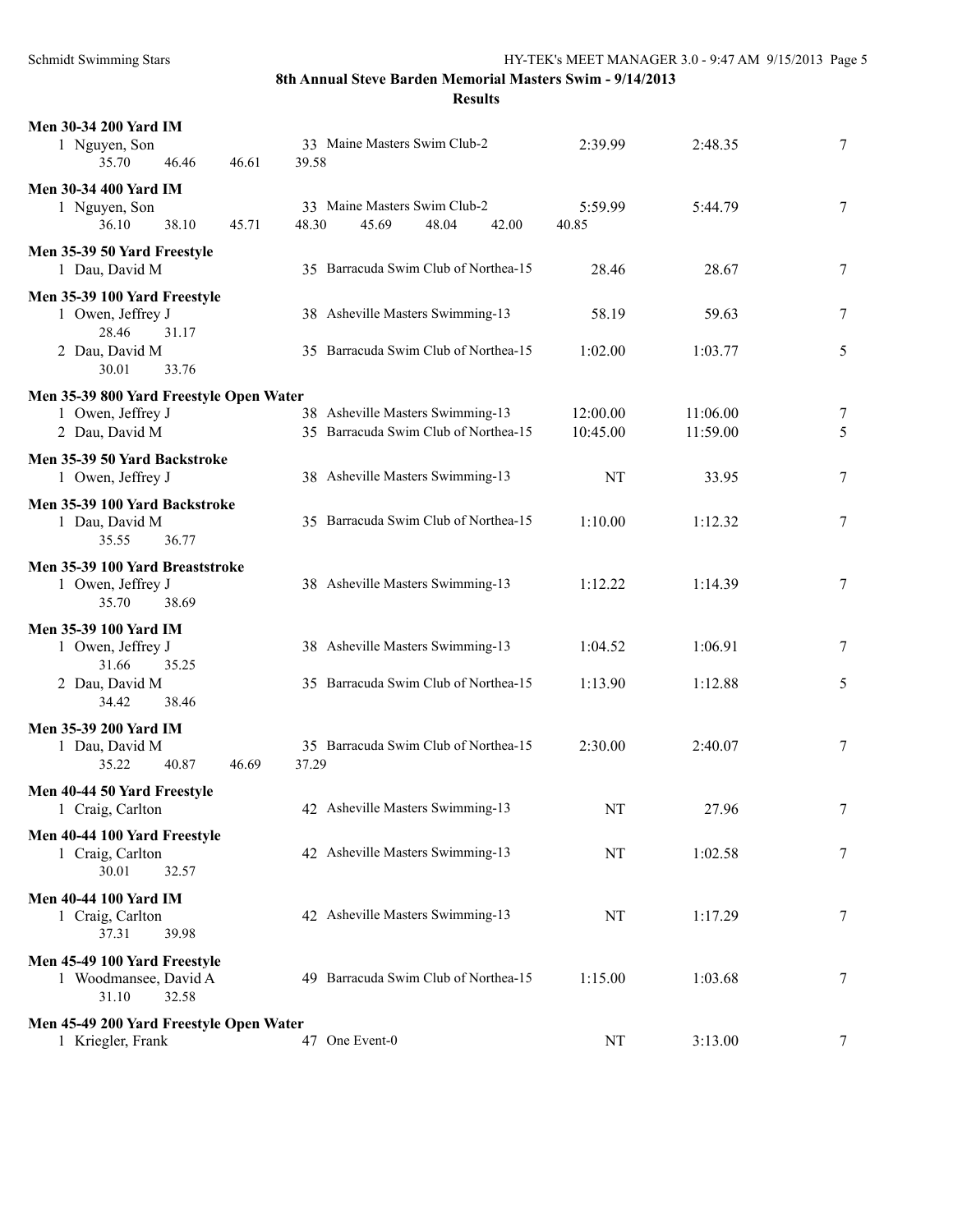| Men 45-49 1650 Yard Freestyle Open Water<br>1 Kriegler, Frank                                                   | 47 One Event-0                                                                                                                 | 22:00.00                                 | 22:43.00                                 | 7                                          |
|-----------------------------------------------------------------------------------------------------------------|--------------------------------------------------------------------------------------------------------------------------------|------------------------------------------|------------------------------------------|--------------------------------------------|
| Men 45-49 100 Yard Breaststroke<br>1 Woodmansee, David A<br>39.57<br>44.76                                      | 49 Barracuda Swim Club of Northea-15                                                                                           | 1:40.00                                  | 1:24.33                                  | 7                                          |
| Men 50-54 50 Yard Freestyle<br>1 Hartley, Larry S<br>2 McNair, Sam<br>3 Weller, Jeff<br>4 Palmer, Rick D        | 53 Asheville Masters Swimming-13<br>50 Unattached-0<br>53 Asheville Masters Swimming-13<br>54 Asheville Masters Swimming-13    | 30.00<br>28.91<br>28.62<br>30.00         | 28.83<br>28.99<br>29.39<br>31.57         | 7<br>$\mathfrak{S}$<br>$\overline{4}$<br>3 |
|                                                                                                                 |                                                                                                                                |                                          |                                          |                                            |
| Men 50-54 100 Yard Freestyle<br>1 Hartley, Larry S<br>29.99<br>32.51                                            | 53 Asheville Masters Swimming-13                                                                                               | 1:07.00                                  | 1:02.50                                  | 7                                          |
| 2 Weller, Jeff<br>3 Palmer, Rick D<br>4 Creighton, Mel L<br>41.15<br>38.89<br>5 McNair, Sam<br>1:05.46<br>18.14 | 53 Asheville Masters Swimming-13<br>54 Asheville Masters Swimming-13<br>54 Grand Strand Masters Swimming-55<br>50 Unattached-0 | 1:03.81<br>1:05.00<br>7:04.00<br>1:03.85 | 1:05.05<br>1:13.66<br>1:20.04<br>1:23.60 | 5<br>4<br>3<br>$\overline{2}$              |
| Men 50-54 200 Yard Freestyle Open Water<br>*1 Weller, Jeff<br>*1 McNair, Sam                                    | 53 Asheville Masters Swimming-13<br>50 Unattached-0                                                                            | NT<br>2:45.00                            | 3:45.00<br>3:45.00                       | 6<br>6                                     |
| Men 50-54 200 Yard Freestyle<br>1 Hartley, Larry S<br>32.17<br>35.99<br>36.38<br>2 McNair, Sam                  | 53 Asheville Masters Swimming-13<br>33.89<br>50 Unattached-0                                                                   | 2:20.00<br>2:30.00                       | 2:18.43<br>2:26.72                       | 7<br>5                                     |
| 32.84<br>36.19<br>38.60<br>Men 50-54 800 Yard Freestyle Open Water                                              | 39.09                                                                                                                          |                                          |                                          |                                            |
| 1 McNair, Sam                                                                                                   | 50 Unattached-0                                                                                                                | NT                                       | 12:52.00                                 | 7                                          |
| Men 50-54 1650 Yard Freestyle Open Water<br>1 Weller, Jeff<br>2 Creighton, Mel L                                | 53 Asheville Masters Swimming-13<br>54 Grand Strand Masters Swimming-55                                                        | 25:15.00<br>25:41.00                     | 24:52.00<br>28:50.00                     | 7<br>5                                     |
| Men 50-54 50 Yard Breaststroke<br>1 Weller, Jeff<br>2 McNair, Sam<br>3 Palmer, Rick D                           | 53 Asheville Masters Swimming-13<br>50 Unattached-0<br>54 Asheville Masters Swimming-13                                        | 36.76<br>35.78<br>35.00                  | 36.72<br>38.42<br>39.24                  | 7<br>5<br>4                                |
| Men 50-54 100 Yard Breaststroke                                                                                 |                                                                                                                                |                                          |                                          |                                            |
| 1 Weller, Jeff<br>38.80<br>44.68                                                                                | 53 Asheville Masters Swimming-13                                                                                               | 1:21.00                                  | 1:23.48                                  | 7                                          |
| 2 McNair, Sam<br>41.21<br>48.73                                                                                 | 50 Unattached-0                                                                                                                | 1:21.00                                  | 1:29.94                                  | 5                                          |
| 3 Palmer, Rick D<br>42.46<br>47.88                                                                              | 54 Asheville Masters Swimming-13                                                                                               | 1:20.00                                  | 1:30.34                                  | 4                                          |
| Men 50-54 50 Yard Butterfly<br>1 Palmer, Rick D                                                                 | 54 Asheville Masters Swimming-13                                                                                               | 35.00                                    | 33.77                                    | $7\phantom{.0}$                            |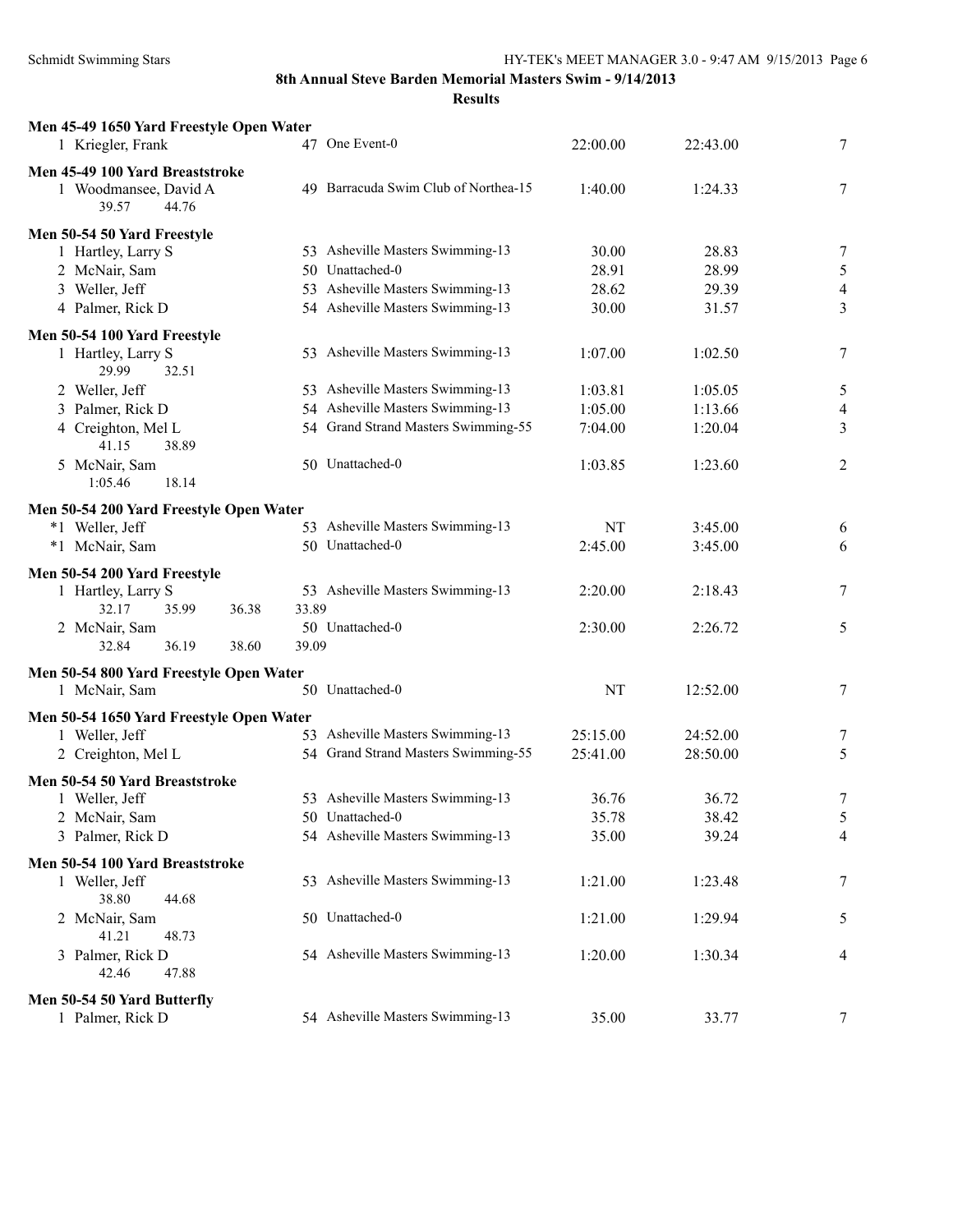Schmidt Swimming Stars HY-TEK's MEET MANAGER 3.0 - 9:47 AM 9/15/2013 Page 7

| Men 50-54 100 Yard Butterfly<br>1 Creighton, Mel L<br>48.58<br>55.87                          | 54 Grand Strand Masters Swimming-55                                                                             | 1:30.00                 | 1:44.45                 | 7                        |
|-----------------------------------------------------------------------------------------------|-----------------------------------------------------------------------------------------------------------------|-------------------------|-------------------------|--------------------------|
| Men 50-54 200 Yard Butterfly<br>1 Creighton, Mel L<br>50.17<br>58.88<br>1:00.76               | 54 Grand Strand Masters Swimming-55<br>58.04                                                                    | 6:00.00                 | 3:47.85                 | 7                        |
| <b>Men 50-54 100 Yard IM</b><br>1 Palmer, Rick D<br>37.46<br>42.89                            | 54 Asheville Masters Swimming-13                                                                                | 1:15.00                 | 1:20.35                 | 7                        |
| Men 55-59 50 Yard Freestyle<br>1 Jones, Judd<br>2 Vestal, Neal L<br>3 Miller, Jamie A         | 55 Georgia Masters-45<br>Greenville Splash YMCA Masters-55<br>58<br>59 Triad Masters Swimming Greens-13         | 26.10<br>25.82<br>36.00 | 26.64<br>26.66<br>38.33 | 7<br>5<br>$\overline{4}$ |
| Men 55-59 100 Yard Freestyle<br>1 Cottam, James A<br>30.29<br>31.87                           | 56 North Carolina Masters Swimmin-13                                                                            | 1:00.00                 | 1:02.16                 | 7                        |
| Men 55-59 200 Yard Freestyle<br>1 Cottam, James A<br>31.54<br>30.84<br>33.30                  | 56 North Carolina Masters Swimmin-13<br>32.78                                                                   | 2:13.00                 | 2:08.46                 | 7                        |
| Men 55-59 1650 Yard Freestyle Open Water<br>1 Vaden, Sterling<br>2 Miller, Jamie A            | 58 North Carolina Masters Swimmin-13<br>59 Triad Masters Swimming Greens-13                                     | 30:00.00<br>31:02.14    | 29:26.00<br>37:00.00    | 7<br>5                   |
| Men 55-59 50 Yard Backstroke<br>1 Jones, Judd                                                 | 55 Georgia Masters-45                                                                                           | 30.38                   | 30.66                   | 7                        |
| Men 55-59 100 Yard Backstroke<br>1 Miller, Jamie A                                            | 59 Triad Masters Swimming Greens-13                                                                             | 2:01.22                 | 2:03.37                 | 7                        |
| Men 55-59 50 Yard Breaststroke<br>1 Vestal, Neal L<br>2 Adamson, Kenet M<br>3 Miller, Jamie A | 58 Greenville Splash YMCA Masters-55<br>55 Asheville Masters Swimming-13<br>59 Triad Masters Swimming Greens-13 | 30.44<br>35.67<br>45.40 | 30.95<br>36.95<br>46.04 | 7<br>5<br>$\overline{4}$ |
| Men 55-59 100 Yard Breaststroke<br>1 Adamson, Kenet M<br>38.85<br>43.15                       | 55 Asheville Masters Swimming-13                                                                                | 1:18.29                 | 1:22.00                 | 7                        |
| Men 55-59 200 Yard Breaststroke<br>1 Adamson, Kenet M<br>39.94<br>45.16<br>48.53              | 55 Asheville Masters Swimming-13<br>48.45                                                                       | 2:53.99                 | 3:02.08                 | 7                        |
| Men 55-59 50 Yard Butterfly<br>1 Vestal, Neal L<br>2 Adamson, Kenet M                         | 58 Greenville Splash YMCA Masters-55<br>55 Asheville Masters Swimming-13                                        | 27.10<br>32.50          | 28.55<br>33.10          | 7<br>5                   |
| Men 55-59 200 Yard Butterfly<br>1 Jones, Judd<br>37.19<br>42.42<br>43.93                      | 55 Georgia Masters-45<br>43.27                                                                                  | 2:52.19                 | 2:46.81                 | 7                        |
| 2 Miller, Jamie A<br>58.52 1:11.19<br>1:12.71                                                 | 59 Triad Masters Swimming Greens-13<br>1:08.70                                                                  | 4:26.32                 | 4:31.12                 | 5                        |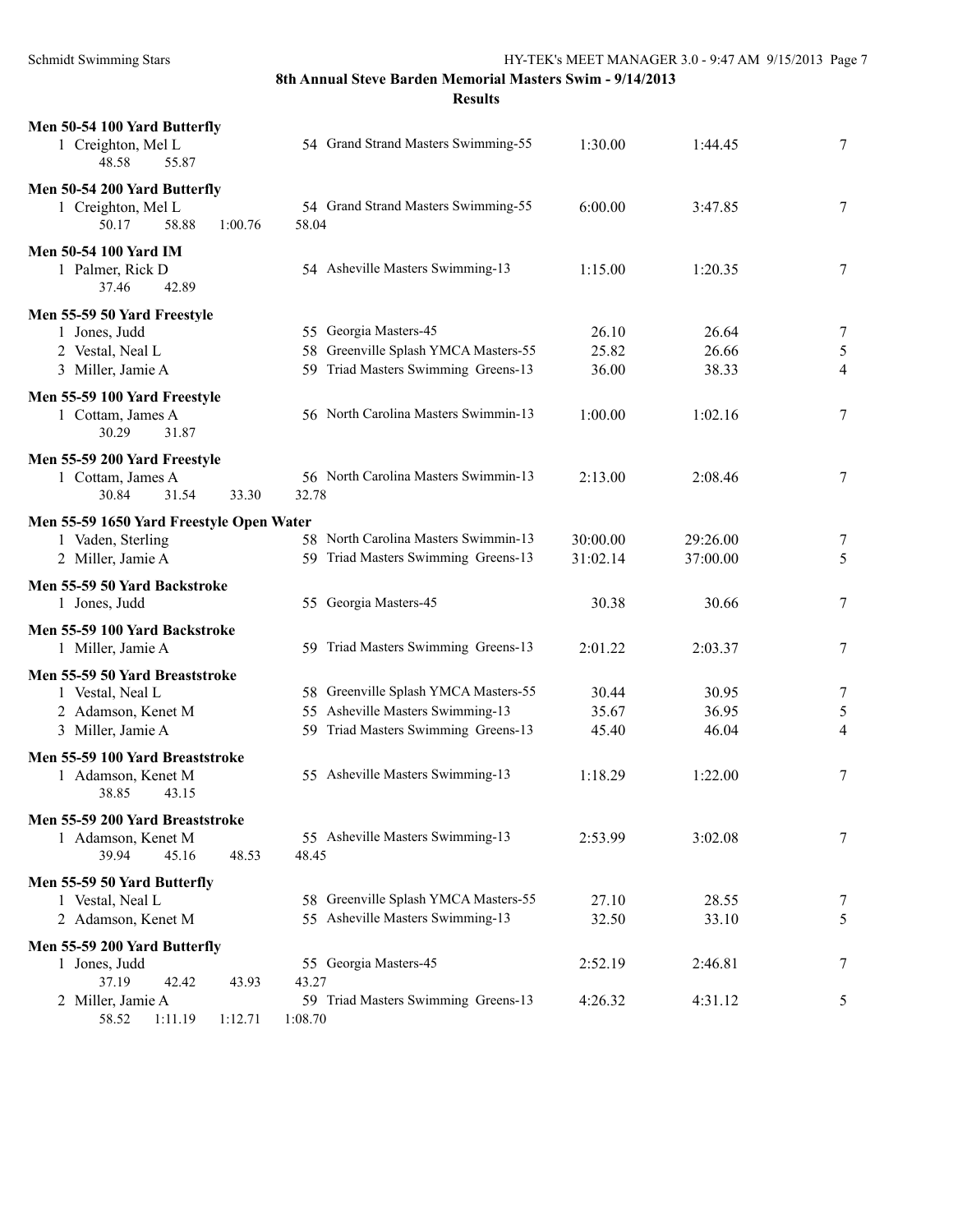| Men 55-59 100 Yard IM                                         |         |                                                                          |         |                    |                |
|---------------------------------------------------------------|---------|--------------------------------------------------------------------------|---------|--------------------|----------------|
| 1 Jones, Judd                                                 |         | 55 Georgia Masters-45                                                    | 1:06.97 | 1:07.69            | 7              |
| 30.63<br>37.06                                                |         |                                                                          |         |                    |                |
| <b>Men 55-59 200 Yard IM</b>                                  |         |                                                                          |         |                    |                |
| 1 Vestal, Neal L<br>31.21<br>41.07                            | 41.43   | 58 Greenville Splash YMCA Masters-55<br>35.17                            | 2:25.00 | 2:28.88            | 7              |
| Men 55-59 400 Yard IM                                         |         |                                                                          |         |                    |                |
| 1 Jones, Judd                                                 |         | 55 Georgia Masters-45                                                    | 5:26.29 | 5:27.24            | 7              |
| 37.37<br>42.57                                                | 39.17   | 39.78<br>48.96<br>48.14<br>36.03                                         | 35.22   |                    |                |
| 2 Miller, Jamie A                                             |         | 59 Triad Masters Swimming Greens-13                                      | 8:14.80 | 8:29.77            | 5              |
| 54.62<br>1:01.87                                              | 1:14.71 | 53.36<br>1:14.71<br>1:09.92<br>1:09.33                                   | 51.25   |                    |                |
| Men 60-64 50 Yard Freestyle                                   |         |                                                                          |         |                    |                |
| 1 Davis, Craik                                                |         | 61 Asheville Masters Swimming-13                                         | 28.50   | 28.55              | 7              |
| 2 Stevens, Herb                                               |         | 60 Unattached-0                                                          | 29.50   | 28.97              | 5              |
| Men 60-64 100 Yard Freestyle                                  |         |                                                                          |         |                    |                |
| 1 Grass, Greg M                                               |         | 62 Unattached-0                                                          | 1:15.00 | 1:07.74            | 7              |
| 32.95<br>34.79                                                |         |                                                                          |         |                    |                |
| Men 60-64 50 Yard Backstroke                                  |         | 60 Unattached-0                                                          | 31.50   | 34.83              | 7              |
| 1 Stevens, Herb<br>2 Davis, Craik                             |         | 61 Asheville Masters Swimming-13                                         | 38.00   | 39.59              | 5              |
|                                                               |         |                                                                          |         |                    |                |
| Men 60-64 50 Yard Breaststroke<br>1 Davis, Craik              |         | 61 Asheville Masters Swimming-13                                         | 37.00   | 36.97              | 7              |
|                                                               |         |                                                                          |         |                    |                |
| Men 60-64 50 Yard Butterfly<br>1 Stevens, Herb                |         | 60 Unattached-0                                                          | 31.50   | 31.71              | 7              |
| 2 Grass, Greg M                                               |         | 62 Unattached-0                                                          | 37.00   | 33.11              | $\mathfrak s$  |
| 3 Davis, Craik                                                |         | 61 Asheville Masters Swimming-13                                         | 33.50   | 33.82              | $\overline{4}$ |
| Men 60-64 100 Yard Butterfly                                  |         |                                                                          |         |                    |                |
| --- Grass, Greg M                                             |         | 62 Unattached-0                                                          | 1:25.00 | DQ                 |                |
| 38.25<br>38.45                                                |         |                                                                          |         |                    |                |
| Men 60-64 200 Yard Butterfly                                  |         |                                                                          |         |                    |                |
| 1 Grass, Greg M                                               |         | 62 Unattached-0                                                          | 3:45.00 | 3:23.03            | 7              |
| 44.19<br>53.26                                                | 53.67   | 51.91                                                                    |         |                    |                |
| <b>Men 60-64 200 Yard IM</b>                                  |         |                                                                          |         |                    |                |
| 1 Grass, Greg M                                               |         | 62 Unattached-0                                                          | 3:00.00 | 3:00.85            | 7              |
| 53.10<br>36.69                                                | 54.41   | 36.65                                                                    |         |                    |                |
| Men 65-69 50 Yard Freestyle                                   |         |                                                                          |         |                    |                |
| 1 Pillmore, Bill                                              |         | 65 Asheville Masters Swimming-13<br>North Carolina Masters Swimmin-13    | 29.76   | 29.91              | 7              |
| 2 Hempstead, Thomas A                                         |         | 69                                                                       | 30.60   | 30.41              | 5              |
| Men 65-69 100 Yard Freestyle                                  |         |                                                                          | 1:04.50 |                    |                |
| 1 Pillmore, Bill<br>2 Hempstead, Thomas A                     |         | 65 Asheville Masters Swimming-13<br>69 North Carolina Masters Swimmin-13 | 1:06.50 | 1:05.57<br>1:07.41 | 7<br>5         |
|                                                               |         |                                                                          |         |                    |                |
| Men 65-69 200 Yard Freestyle Open Water<br>1 O'Connell, Jerry |         | 68 Asheville Masters Swimming-13                                         | NT      | 5:10.00            | 7              |
|                                                               |         |                                                                          |         |                    |                |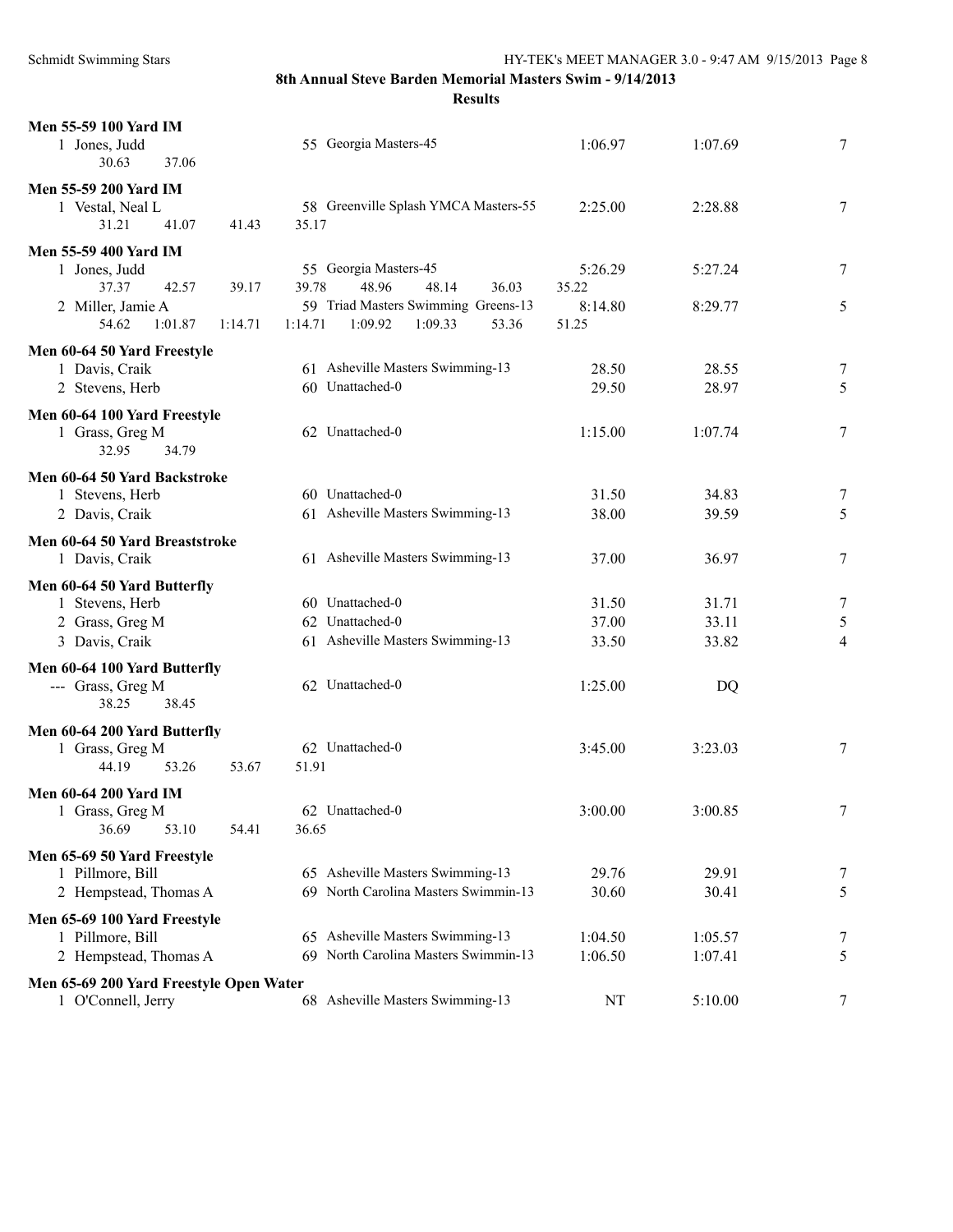**Results**

| Men 65-69 200 Yard Freestyle                  |                                           |          |           |                          |
|-----------------------------------------------|-------------------------------------------|----------|-----------|--------------------------|
| 1 O'Connell, Jerry<br>43.52<br>51.06<br>55.11 | 68 Asheville Masters Swimming-13<br>57.35 | 3:00.00  | 3:27.04   | 7                        |
| Men 65-69 800 Yard Freestyle Open Water       |                                           |          |           |                          |
| 1 O'Connell, Jerry                            | 68 Asheville Masters Swimming-13          | 20:00.00 | 19:59.00  | 7                        |
| Men 65-69 1650 Yard Freestyle Open Water      |                                           |          |           |                          |
| 1 Pillmore, Bill                              | 65 Asheville Masters Swimming-13          | 25:30.00 | 23:43.00  | 7                        |
| 2 Kute, Tim E                                 | 68 Enfinity Aquatic Club-13               | 30:00.00 | 26:05.00  | 5                        |
| Men 65-69 50 Yard Backstroke                  |                                           |          |           |                          |
| 1 Pillmore, Bill                              | 65 Asheville Masters Swimming-13          | 35.43    | 35.77     | 7                        |
| 2 O'Connell, Jerry                            | 68 Asheville Masters Swimming-13          | NT       | 46.85     | 5                        |
| Men 65-69 100 Yard Backstroke                 |                                           |          |           |                          |
| 1 Pillmore, Bill                              | 65 Asheville Masters Swimming-13          | 1:16.00  | 1:19.09   | 7                        |
| 39.64<br>39.45                                |                                           |          |           |                          |
| Men 65-69 200 Yard Backstroke                 |                                           |          |           |                          |
| 1 O'Connell, Jerry                            | 68 Asheville Masters Swimming-13          | 3:45.00  | 3:33.87   | 7                        |
| 51.30<br>53.69<br>56.55                       | 52.33                                     |          |           |                          |
| Men 65-69 50 Yard Butterfly                   |                                           |          |           |                          |
| 1 Hempstead, Thomas A                         | 69 North Carolina Masters Swimmin-13      | 50.50    | 36.49     | 7                        |
| Men 65-69 100 Yard IM                         |                                           |          |           |                          |
| --- O'Connell, Jerry                          | 68 Asheville Masters Swimming-13          | 1:45.00  | <b>DQ</b> |                          |
| 46.98<br>53.28                                |                                           |          |           |                          |
| <b>Men 65-69 400 Yard IM</b>                  |                                           |          |           |                          |
| 1 Green, James M                              | 68 Asheville Masters Swimming-13          | 6:15.28  | 6:54.76   | 7                        |
| 45.94<br>53.23<br>55.58                       | 52.78<br>56.97<br>56.45<br>48.18          | 45.63    |           |                          |
|                                               |                                           |          |           |                          |
| Men 70-74 50 Yard Freestyle<br>1 Gadol, Lou C | 71 Asheville Masters Swimming-13          | 33.74    | 33.17     | 7                        |
| 2 Keeney, Russ B                              | 70 Asheville Masters Swimming-13          | 32.90    | 33.56     | 5                        |
| 3 Parks, Ronald                               | 70 Asheville Masters Swimming-13          | 45.80    | 44.16     | $\overline{\mathcal{A}}$ |
| 4 Weiss, Edward J                             | 72 Asheville Masters Swimming-13          | 50.00    | 50.59     | 3                        |
|                                               |                                           |          |           |                          |
| Men 70-74 100 Yard Freestyle                  | 71 Asheville Masters Swimming-13          | 1:18.63  |           |                          |
| 1 Gadol, Lou C<br>36.46<br>44.28              |                                           |          | 1:20.74   | 7                        |
| 2 Parks, Ronald                               | 70 Asheville Masters Swimming-13          | 2:05.99  | 1:49.79   | 5                        |
| 52.31<br>57.48                                |                                           |          |           |                          |
| Men 70-74 50 Yard Backstroke                  |                                           |          |           |                          |
| 1 Weiss, Edward J                             | 72 Asheville Masters Swimming-13          | 50.00    | 1:03.94   | 7                        |
|                                               |                                           |          |           |                          |
| Men 70-74 50 Yard Breaststroke                |                                           |          |           |                          |
| 1 Gadol, Lou C                                | 71 Asheville Masters Swimming-13          | 44.81    | 44.89     | 7                        |
| 2 Parks, Ronald                               | 70 Asheville Masters Swimming-13          | 49.51    | 49.23     | 5                        |
| 3 Weiss, Edward J                             | 72 Asheville Masters Swimming-13          | 50.00    | 57.04     | 4                        |
| Men 70-74 100 Yard Breaststroke               |                                           |          |           |                          |
| 1 Keeney, Russ B                              | 70 Asheville Masters Swimming-13          | 1:39.00  | 1:43.49   | 7                        |
| 50.34<br>53.15                                |                                           |          |           |                          |
| 2 Parks, Ronald                               | 70 Asheville Masters Swimming-13          | 1:59.99  | 1:59.54   | 5                        |